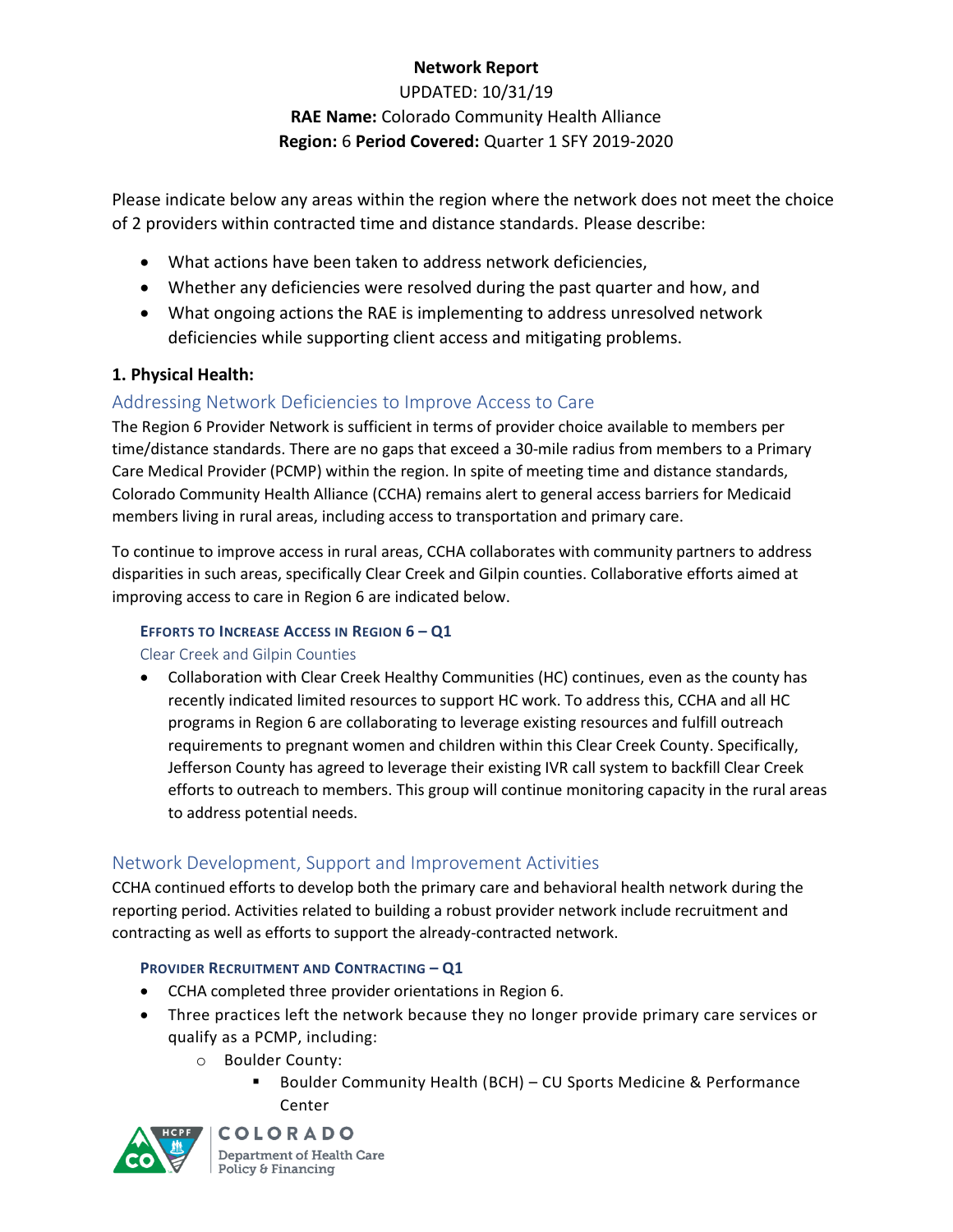### UPDATED: 10/31/19

# **RAE Name:** Colorado Community Health Alliance **Region:** 6 **Period Covered:** Quarter 1 SFY 2019-2020

- BCH Occupational Health Services
- **1**<sup>st</sup> Allergy and Asthma
- Three clinics left the network because primary care services were no longer being provided; however, the region continued to meet member choice and network adequacy standards.
- CCHA executed new contracts with four practices across two counties in Region 6, including:
	- o Broomfield County:
		- Northern Medical Associates, DBA Broomfield Family Practice
	- o Jefferson County:
		- **Colorado Family Clinic**
		- **Green Mountain Partners for Health**

## **NETWORK SUPPORT AND IMPROVEMENT – Q1**

- CCHA distributed its monthly newsletter to the provider network. Noteworthy items included in the newsletter were information about upcoming provider meetings and updates to the provider manual.
- Provider manual updates included more detailed guidance around processes and procedures, including provider roles and responsibilities, network requirements, EPSDT, and member dismissals.
- During the reporting period, CCHA distributed performance payments to practices that qualified for the CCHA Provider Incentive Program. A total of \$1,363,205 was distributed to the provider network for the second quarter of the 2019 calendar year.
	- $\circ$  CCHA supports and reinvests in network providers through the Provider Incentive Program, which is funded using incentive payments CCHA has earned for achieving Key Performance Indicator (KPI) goals. Aided by the provider incentive program's measures, CCHA has the opportunity to work directly with practices to achieve their goals and the goals of the ACC. This work also complements activities aimed to achieve regional performance goals such as increased behavioral health screenings and workflows that contribute to meeting KPI goals. Below are the description and performance goals of CCHA's Provider Incentive Program:
		- Participant PCMPs are those contracted with CCHA that are either located in a rural community or have 300+ attributed members.
		- Incentive payments are distributed to PCMPs as often as quarterly, provided Region 6 achieves the KPI Tier 1 or Tier 2 goals.
		- PCMP distribution amounts are based on the PCMP's member attribution and performance on the following incentive program goals:
			- Education: attendance at CCHA-hosted provider meetings / educational events.
			- Practice transformation: participation in practice improvement planning and meetings.



**COLORADO** Department of Health Care Policy & Financing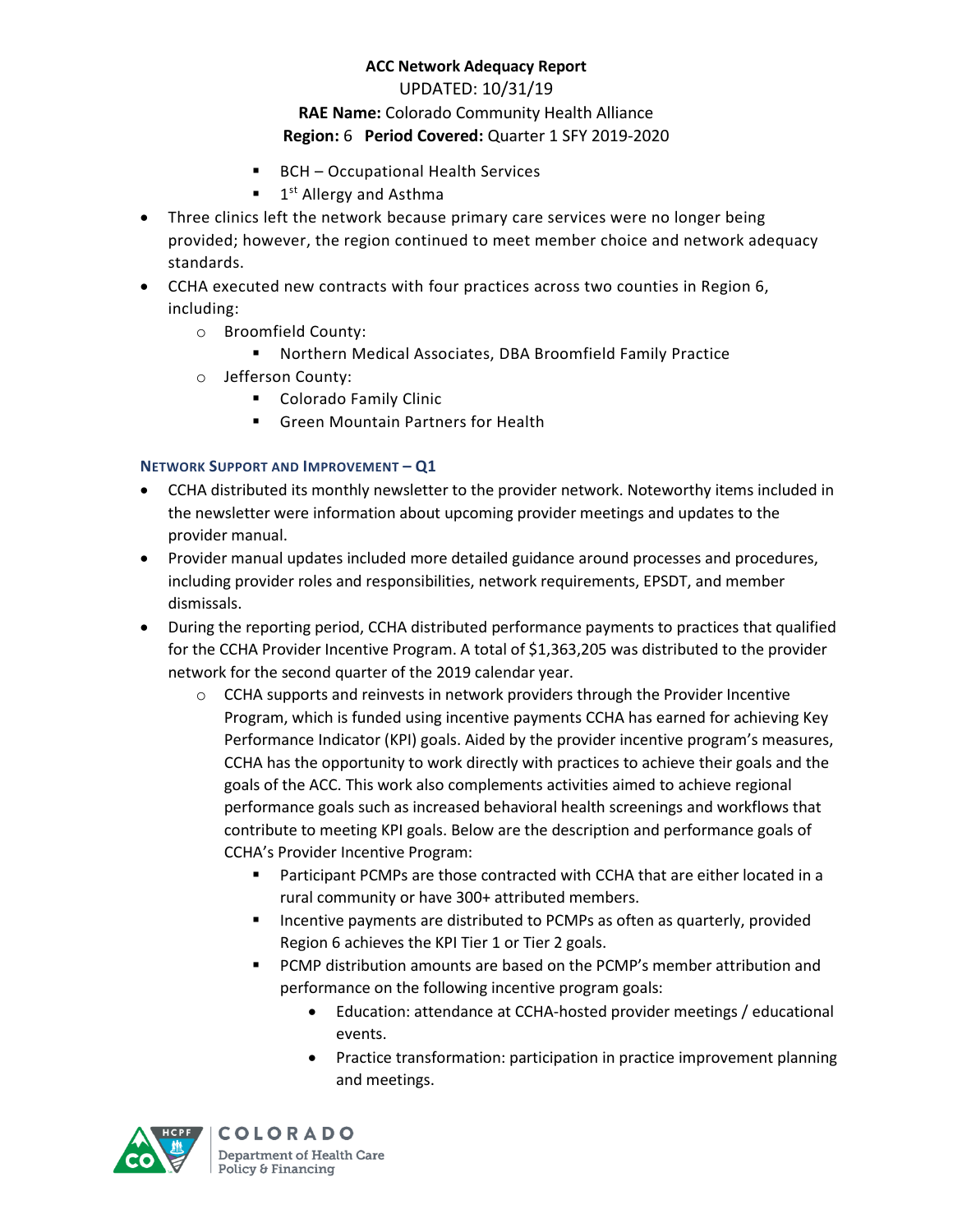### **ACC Network Adequacy Report**  UPDATED: 10/31/19

**RAE Name:** Colorado Community Health Alliance **Region:** 6 **Period Covered:** Quarter 1 SFY 2019-2020

- Quality improvement efforts (non-Accountable Care Network (ACN) practices): current metrics include depression screenings and member access and availability.
- Care coordination (ACN providers): case reviews and efforts to engage priority members in extended care coordination, including high-cost members.
- Key Performance Indicators: performance on KPI measures, including: well visits, prenatal visits, behavioral health engagement, dental visits, emergency department visits, and health neighborhood.

# Monitoring Network Adequacy

In addition to time and distance standards, member access to care is monitored and tracked through providers' timeliness of care, after-hours availability, and accessibility. CCHA's practice support efforts help ensure providers can accommodate appointments for more urgent or acute care needs using the 3<sup>rd</sup> Next Available Appointment<sup>1</sup> methodology. In higher-volume practices, same-day and acute care is often provided by dedicated mid-level practitioners staffed within the practice. Additionally, many of the CCHA-contracted practices offer both weekend and evening hours, extending to 7pm and weekends. To educate providers on these standards, CCHA hosts an orientation for newly contracted providers. This orientation also serves as a forum to educate providers on the various levels of support CCHA provides, such as member educational materials indicating where and when to access care.

Members can find a provider, and general information about providers' accommodations using the Find a Provider tool on CCHA's website. Though PCMP hours are not posted on the website due to the frequency of updated hours, members can connect with CCHA member support specialists for assistance with selecting a provider that offers extended hours and information about alternative options for urgent needs.

## **PRACTICE ACCESSIBILITY – Q1**

 CCHA recently enhanced its contracting applications to begin collecting more detailed information regarding practices' physical and language accommodations as well as providers' additional specialties such as family planning and OB/GYN. As of the end of the reporting period, CCHA has received supplemental information for 64 practices in Region 6.

 $^1$  Third Next Available Appointment is the average length of time in days between the day a patient makes a request for an appointment with a physician and the third available appointment for a new patient physical, routine exam, or return visit exam. The "third next available" appointment is used rather than the "next available" appointment since it is a more sensitive reflection of true appointment availability. For example, an appointment may be open at the time of a request because of a cancellation or other unexpected event. Using the "third next available" appointment eliminates these chance occurrences from the measure of availability. Reference[: Institute for Healthcare Improvement.](http://www.ihi.org/resources/Pages/Measures/ThirdNextAvailableAppointment.aspx)



l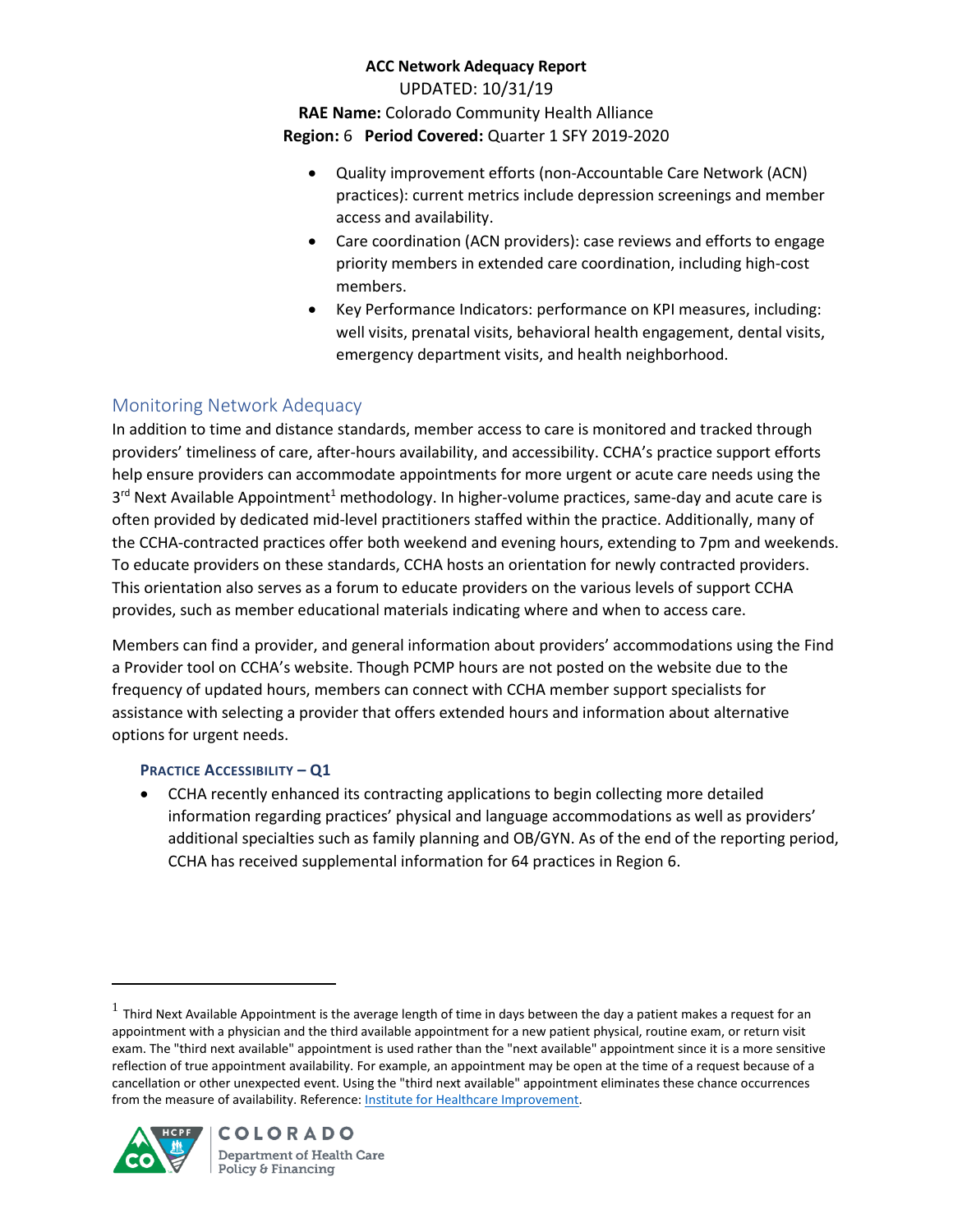## **ACC Network Adequacy Report**  UPDATED: 10/31/19 **RAE Name:** Colorado Community Health Alliance **Region:** 6 **Period Covered:** Quarter 1 SFY 2019-2020

#### **APPOINTMENT AVAILABILITY – Q1**

- 68.9% of PCMPs are accepting new Medicaid members
- 47.6% of PCMPs are offering after-hours appointment availability to Medicaid members

### **2. Behavioral Health**

### Addressing Network Deficiencies to Improve Access to Care

CCHA adopts an integrated approach to care and continues to expand the behavioral health network in in Region 6 and statewide through an open network to ensure access to members. Efforts to develop a robust behavioral health network are aimed to span all levels of care, including hospital systems with facility access, Community Mental Health Centers (CMHCs), and Federally Qualified Health Centers across Colorado. CCHA will continue to be responsive to network needs and review all new-provider contracting requests.

CCHA is addressing access deficiencies by creating an open behavioral health network and contracting behavioral health providers who meet credentialing standards. The previous Behavioral Health Organization's network was selective with respect to new providers, so operating with an open network has garnered interest from behavioral health providers to join CCHA's network and offers the potential to significantly improve access to mental health services, particularly to members who reside in rural zip codes that exist in Region 6 counties. Further, CCHA is contracting statewide with CMHCs and other behavioral health providers to improve access for members who travel to other parts of the state, or who find it more feasible to see a provider that is not located in the region.

### **ADDRESSING NETWORK DEFICIENCIES TO IMPROVE ACCESS TO CARE**

- CCHA distributed its monthly newsletter to the provider network. Noteworthy items included in the newsletter were information about open mic sessions for behavioral health providers and updates to the provider manual.
- Provider manual updates included more detailed guidance around processes and procedures, including provider roles and responsibilities, network requirements, EPSDT, and member dismissal.
- CCHA is now contracted with one Adult Mental Health and one Pediatric provider in each Region 6 county. As contracting, credentialing, and payment issues are addressed, CCHA will explore options to improve access to care in areas that continue to lack hospital and substance abuse providers.

### **APPOINTMENT AVAILABILITY – Q1<sup>2</sup>**

- 97.5% of behavioral health providers are accepting new Medicaid members
- 27.7% of behavioral health providers are offering after-hours appointment availability to Medicaid members

<sup>&</sup>lt;sup>2</sup> Changes in appointment availability among behavioral health providers are the result of CCHA's ongoing efforts to refine and streamline provider data reporting methodologies.

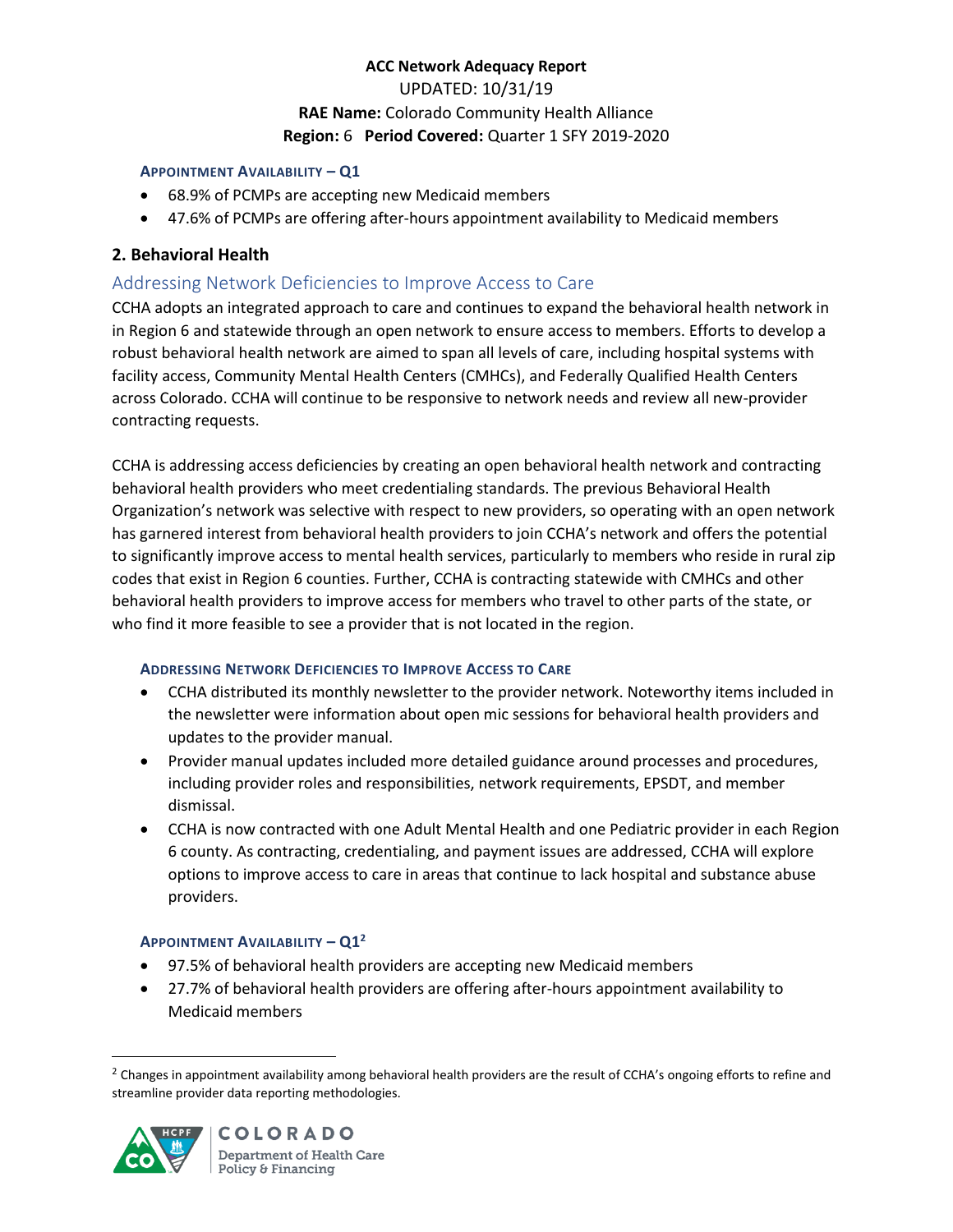# **ACC Network Adequacy Report**  UPDATED: 10/31/19 **RAE Name:** Colorado Community Health Alliance **Region:** 6 **Period Covered:** Quarter 1 SFY 2019-2020

#### **NETWORK DEVELOPMENT, SUPPORT, AND IMPROVEMENT ACTIVITIES – Q1**

- CCHA has one outstanding CMHC that is not yet contracted, Midwestern Mental Health Center (MHC). Midwestern MHC has indicated they will reach out when they are ready to move forward on contracting with CCHA.
- During the first quarter, CCHA continued efforts to proactively communicate with providers and work through behavioral health credentialing and contracting issues. An update on these efforts is as follows:
	- $\circ$  CCHA continues to monitor the credentialing process, and the average number of days in workflow currently has a turnaround time of 15 days.
	- o Providers added to the Region 6 network during the first quarter:
		- **Boulder County:** 
			- 13 adult mental health providers
			- 13 pediatric mental health providers
			- 1 psychiatric prescriber
		- Broomfield County:
			- 2 adult and pediatric mental health providers
		- Jefferson County:
			- 22 adult mental health providers
			- 22 pediatric mental health providers
			- 2 psychiatric prescribers
			- 2 other providers not categorized as an adult mental health provider, pediatric mental health provider, substance use provider, psychiatrist, child psychiatrist, or psychiatric prescriber
		- **•** Other counties (outside of Region 6):
			- 4 acute care hospitals
			- 73 adult mental health providers
			- 79 pediatric mental health providers
			- 7 psychiatric prescribers
			- 3 psychiatrist/physicians
			- 8 other providers, not categorized as an adult mental health provider, pediatric mental health provider, substance use provider, psychiatrist, child psychiatrist, or psychiatric prescriber
- Providers who left the CCHA network:
	- o Other counties, not in Region 6:
		- **E** Arapahoe County
			- 1 pediatric mental health provider
		- **El Paso County** 
			- 5 adult and pediatric mental health providers
		- Denver County
			- 5 adult mental health providers
			- 11 pediatric mental health providers



**COLORADO** 

Department of Health Care Policy & Financing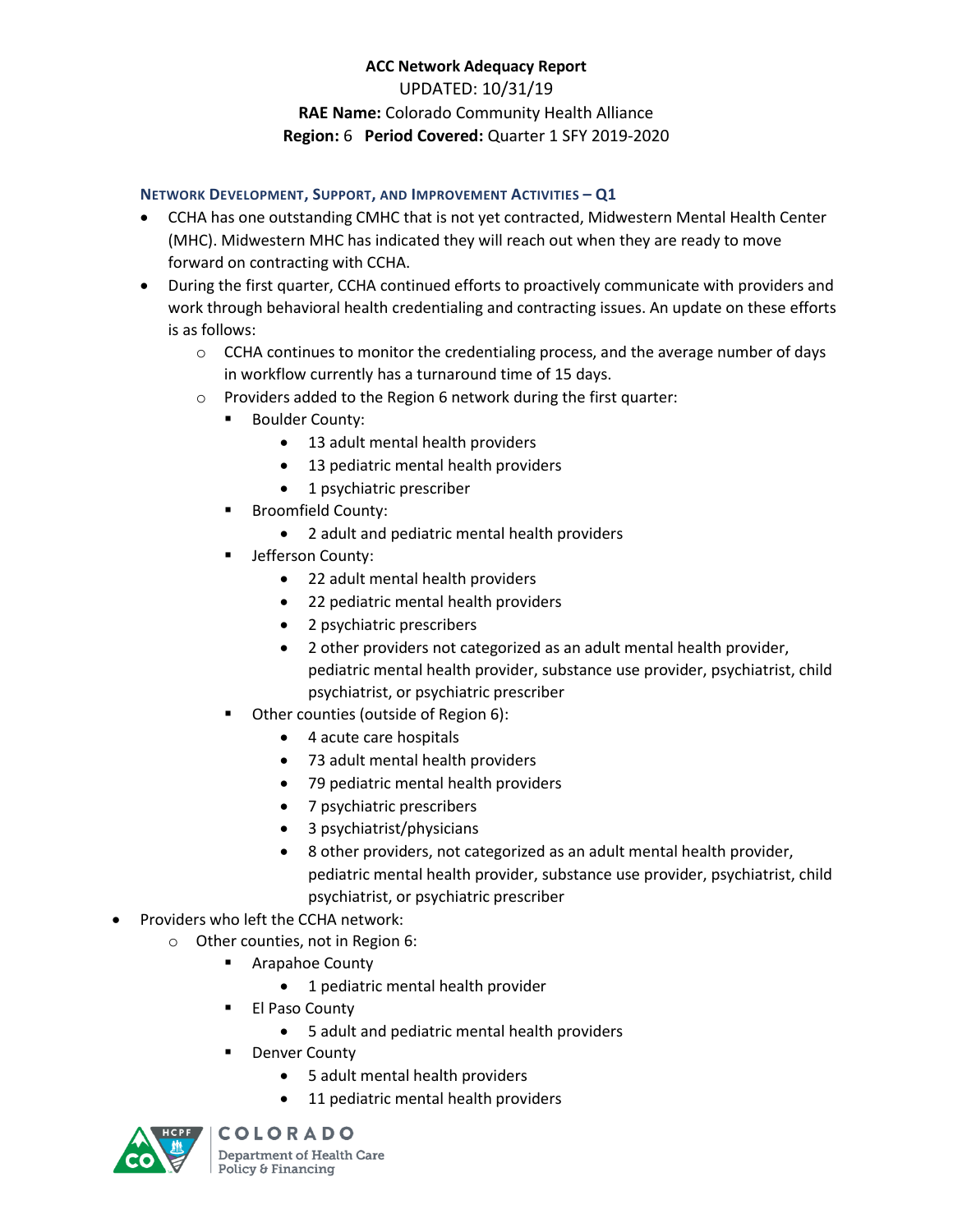#### UPDATED: 10/31/19

### **RAE Name:** Colorado Community Health Alliance **Region:** 6 **Period Covered:** Quarter 1 SFY 2019-2020

- 1 psychiatric prescriber
- **-** Teller County
	- 1 adult and pediatric mental health provider
- Below is the current status of the contracting queue for Region 6:
	- o Contracts distributed: 6
	- o Contracts signed and returned for processing: 5
	- o Contracts requested and pending distribution: 17

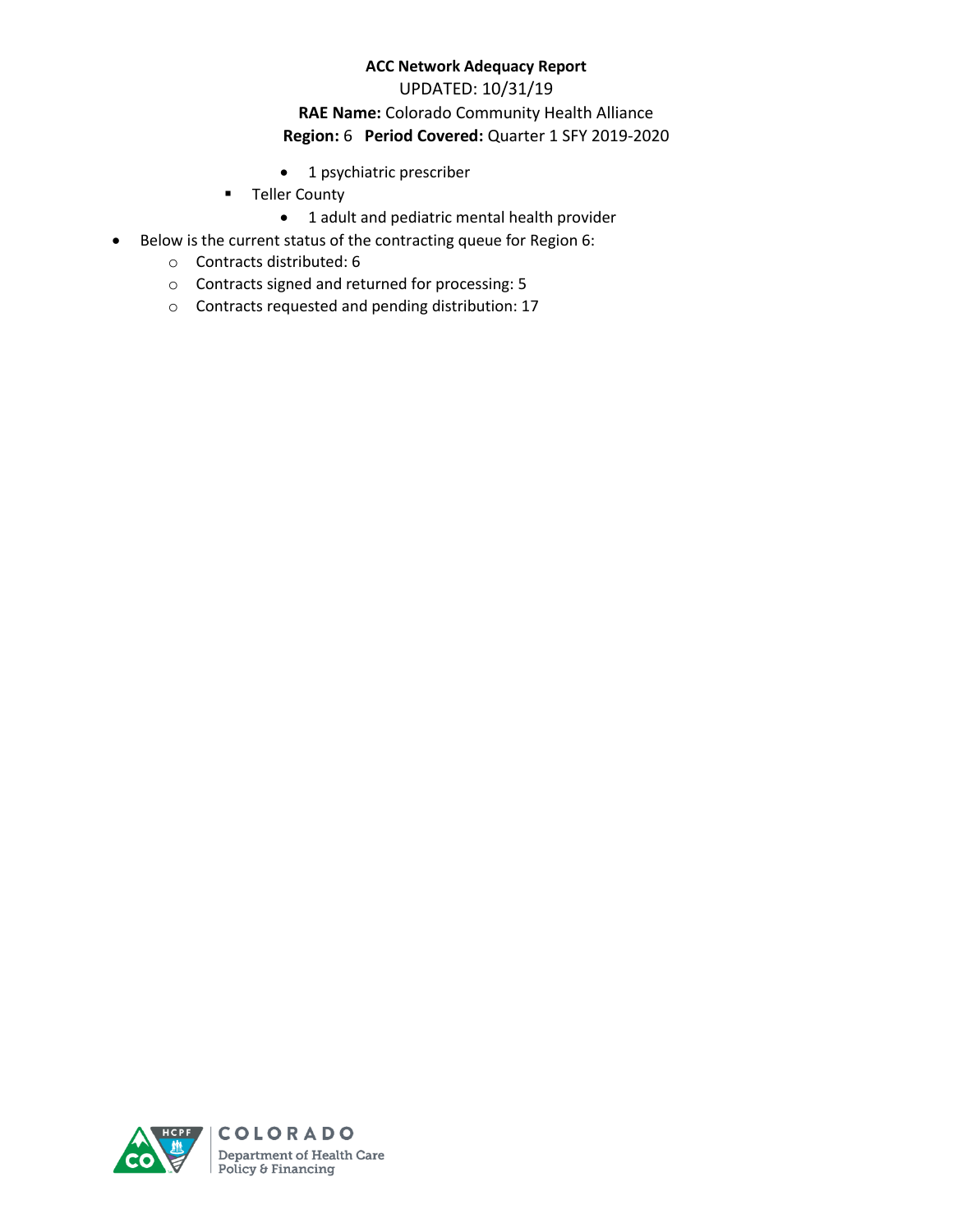#### UPDATED: 10/31/19

### **RAE Name**: Colorado Community Health Alliance **Region #** 6 **Period Covered:** Quarter 1 SFY 2019-20

## **1. Please complete the tables for all of the providers in your network.**

NOTE: For the Physical Health Provider Type, please enter either: Adult Primary Care, Family Medicine, Pediatric Primary Care, OB/GYN, CMHC, or Other.

| PHYSICAL HEALTH                                        |                   |                            |                                   |                          |                            |                                        |                                                   |                                 |  |  |  |
|--------------------------------------------------------|-------------------|----------------------------|-----------------------------------|--------------------------|----------------------------|----------------------------------------|---------------------------------------------------|---------------------------------|--|--|--|
| <b>Network</b><br>Provider<br>(Practice<br>sites) $34$ | County            | Provider Type <sup>5</sup> | Number of<br><b>Practitioners</b> | <b>New</b><br>Provider   | Left the<br><b>Network</b> | <b>Accepting New</b><br><b>Clients</b> | <b>Provides after-</b><br>hours care <sup>6</sup> | <b>Single Case</b><br>Agreement |  |  |  |
|                                                        |                   |                            |                                   |                          | Please Check if applicable |                                        |                                                   |                                 |  |  |  |
| 38                                                     | <b>Boulder</b>    | All                        | 268                               | 0 sites                  | 3 sites                    | 191 practitioners                      | 20 sites                                          | None                            |  |  |  |
| 34                                                     | <b>Boulder</b>    | <b>Family Medicine</b>     | 248                               |                          | $\overline{\phantom{a}}$   | 175 practitioners                      | 20 sites                                          | None                            |  |  |  |
| 32                                                     | Boulder           | <b>Adult Primary Care</b>  | 188                               |                          | $\overline{\phantom{a}}$   | 173 practitioners                      | 17 sites                                          | None                            |  |  |  |
| 31                                                     | <b>Boulder</b>    | Pediatric Primary Care     | 186                               | $\overline{\phantom{a}}$ | $\overline{\phantom{a}}$   | 171 practitioners                      | 17 sites                                          | None                            |  |  |  |
| 3                                                      | Boulder           | OB/GYN                     | 19                                |                          | $\overline{\phantom{a}}$   | 15 practitioners                       | 0 sites                                           | None                            |  |  |  |
| 9                                                      | Broomfield        | All                        | 38                                | 1 site                   | 0 sites                    | 32 practitioners                       | 2 sites                                           | None                            |  |  |  |
| 8                                                      | <b>Broomfield</b> | <b>Family Medicine</b>     | 37                                |                          | $\overline{\phantom{a}}$   | 31 practitioners                       | 2 sites                                           | None                            |  |  |  |
| 8                                                      | Broomfield        | <b>Adult Primary Care</b>  | 37                                |                          | $\overline{\phantom{a}}$   | 31 practitioners                       | 2 sites                                           | None                            |  |  |  |
| 8                                                      | <b>Broomfield</b> | Pediatric Primary Care     | 37                                | $\overline{\phantom{a}}$ | $\overline{\phantom{a}}$   | 31 practitioners                       | 2 sites                                           | None                            |  |  |  |
| 1                                                      | <b>Broomfield</b> | OB/GYN                     | 1                                 |                          |                            | 1 practitioner                         | 0 sites                                           | None                            |  |  |  |

<sup>&</sup>lt;sup>6</sup> Data for after-hours care reflects all providers offering weekend appointments and weekday appointments outside the hours of 8:00am to 5:00pm.



 $\overline{\phantom{a}}$ <sup>3</sup> Categories are not mutually exclusive. For example, a clinic may be counted in Family Medicine, Adult Primary Care, and Pediatric Care.

<sup>&</sup>lt;sup>4</sup> CCHA was unable to include Kaiser PCMPs in previous reports. Kaiser PCMPs are now included. As such, the difference in number of providers from the previous report is not consistent with the number of providers that joined/left the network during this reporting period.

<sup>&</sup>lt;sup>5</sup> Totals for each provider type are not necessarily unique. For example, a single rendering provider is included in both the adult and pediatric practitioner totals if services are open to both demographics. Additionally, primary care provider information is inclusive of both voluntary and contractually required information. As such, the following information is likely underreported: providers' secondary and tertiary specialty types, particularly for OB/GYN specialists;

the number of individual providers accepting new Medicaid members, as this is primarily managed at the practice level.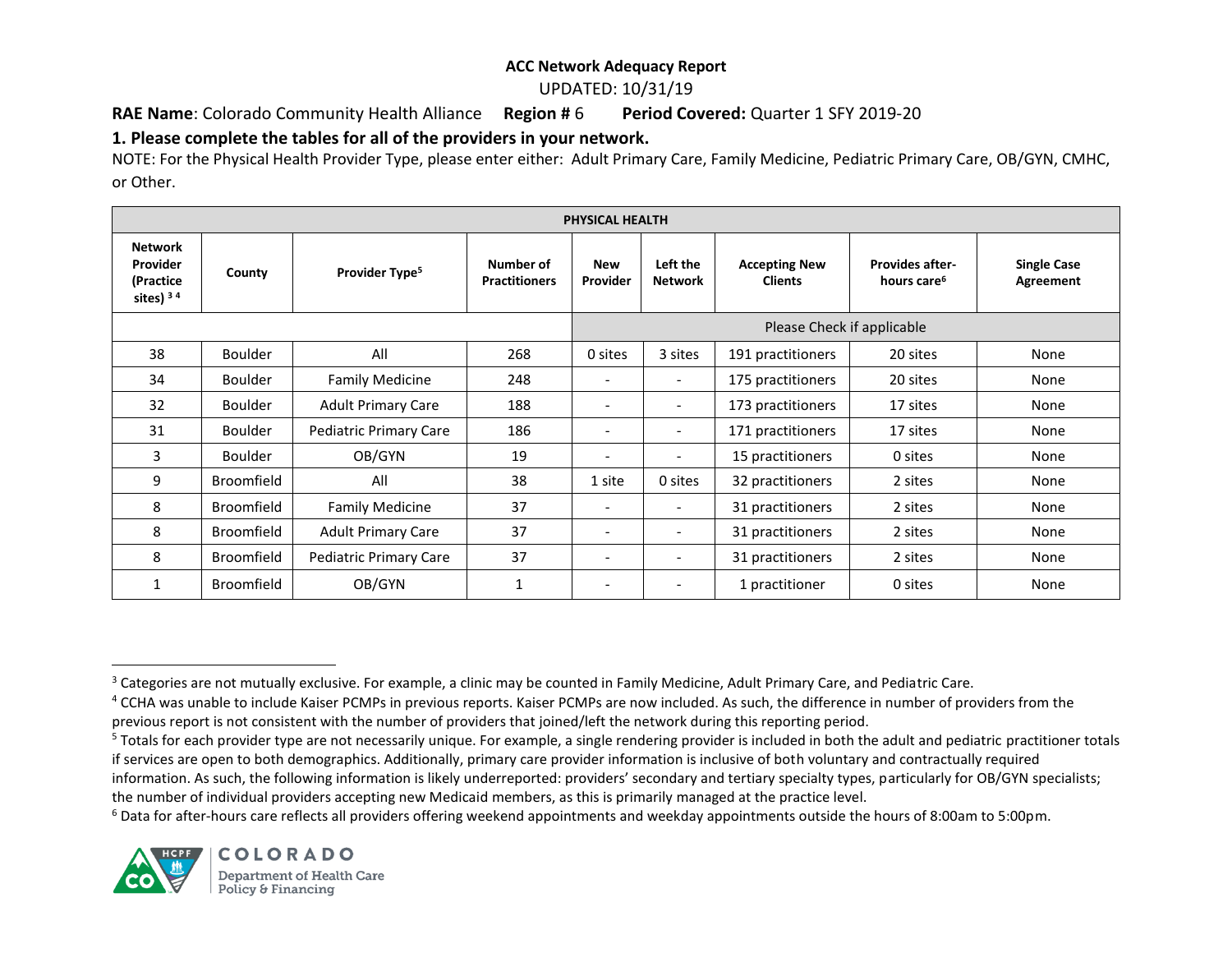### UPDATED: 10/31/19

**RAE Name**: Colorado Community Health Alliance **Region #** 6 **Period Covered:** Quarter 1 SFY 2019-20

| PHYSICAL HEALTH (continued)                            |                  |                            |                                   |                          |                          |                                        |                                                    |                                 |  |  |
|--------------------------------------------------------|------------------|----------------------------|-----------------------------------|--------------------------|--------------------------|----------------------------------------|----------------------------------------------------|---------------------------------|--|--|
| <b>Network</b><br>Provider<br>(Practice<br>sites) $78$ | County           | Provider Type <sup>9</sup> | Number of<br><b>Practitioners</b> | <b>New</b><br>Provider   | Left<br><b>Network</b>   | <b>Accepting New</b><br><b>Clients</b> | <b>Provides after-</b><br>hours care <sup>10</sup> | <b>Single Case</b><br>Agreement |  |  |
|                                                        |                  |                            |                                   |                          |                          | Please Check if applicable             |                                                    |                                 |  |  |
| $\mathbf{1}$                                           | Clear Creek      | All                        | 13                                | 0 sites                  | 0 sites                  | 12 practitioners                       | 0 sites                                            | None                            |  |  |
| $\mathbf{1}$                                           | Clear Creek      | <b>Adult Primary Care</b>  | 13                                | $\overline{\phantom{0}}$ | $\overline{\phantom{a}}$ | 12 practitioners                       | 0 sites                                            | None                            |  |  |
| 1                                                      | Clear Creek      | <b>Family Medicine</b>     | 13                                | $\overline{\phantom{0}}$ | $\overline{\phantom{a}}$ | 12 practitioners                       | 0 sites                                            | None                            |  |  |
| 1                                                      | Clear Creek      | Pediatric Primary Care     | 13                                | $\overline{\phantom{a}}$ |                          | 12 practitioners                       | 0 sites                                            | None                            |  |  |
| $\mathbf{0}$                                           | Clear Creek      | OB/GYN                     | 0                                 | $\overline{\phantom{0}}$ | $\overline{\phantom{0}}$ | 0 practitioners                        | 0 sites                                            | None                            |  |  |
| 0                                                      | Gilpin           | All                        | 0                                 | 0 sites                  | 0 sites                  | 0 practitioners                        | 0 sites                                            | None                            |  |  |
| 78                                                     | Jefferson        | All                        | 458                               | 2 sites                  | 0 sites                  | 300 practitioners                      | 38 sites                                           | None                            |  |  |
| 73                                                     | Jefferson        | <b>Family Medicine</b>     | 409                               |                          | $\overline{\phantom{0}}$ | 259 practitioners                      | 37 sites                                           | None                            |  |  |
| 68                                                     | Jefferson        | <b>Adult Primary Care</b>  | 291                               | $\overline{\phantom{a}}$ | $\overline{\phantom{a}}$ | 255 practitioners                      | 32 sites                                           | None                            |  |  |
| 70                                                     | Jefferson        | Pediatric Primary Care     | 327                               | $\overline{\phantom{0}}$ | $\overline{\phantom{0}}$ | 291 practitioners                      | 33 sites                                           | None                            |  |  |
| 3                                                      | <b>Jefferson</b> | OB/GYN                     | 13                                |                          |                          | 5 practitioners                        | 0 sites                                            | None                            |  |  |

 $7$  Categories are not mutually exclusive. For example, a clinic may be counted in Family Medicine, Adult Primary Care, and Pediatric Care.

<sup>8</sup> CCHA was unable to include Kaiser PCMPs in previous reports. Kaiser PCMPs are now included. As such, the difference in number of providers from the previous report is not consistent with the number of providers that joined/left the network during this reporting period.

<sup>9</sup> Totals for each provider type are not necessarily unique. For example, a single rendering provider is included in both the adult and pediatric practitioner totals if services are open to both demographics. Additionally, primary care provider information is inclusive of both voluntary and contractually required information. As such, the following information is likely underreported: providers' secondary and tertiary specialty types, particularly for OB/GYN specialists; the number of individual providers accepting new Medicaid members, as this is primarily managed at the practice level.

<sup>10</sup> Data for after-hours care reflects all providers offering weekend appointments and weekday appointments outside the hours of 8:00am to 5:00pm.

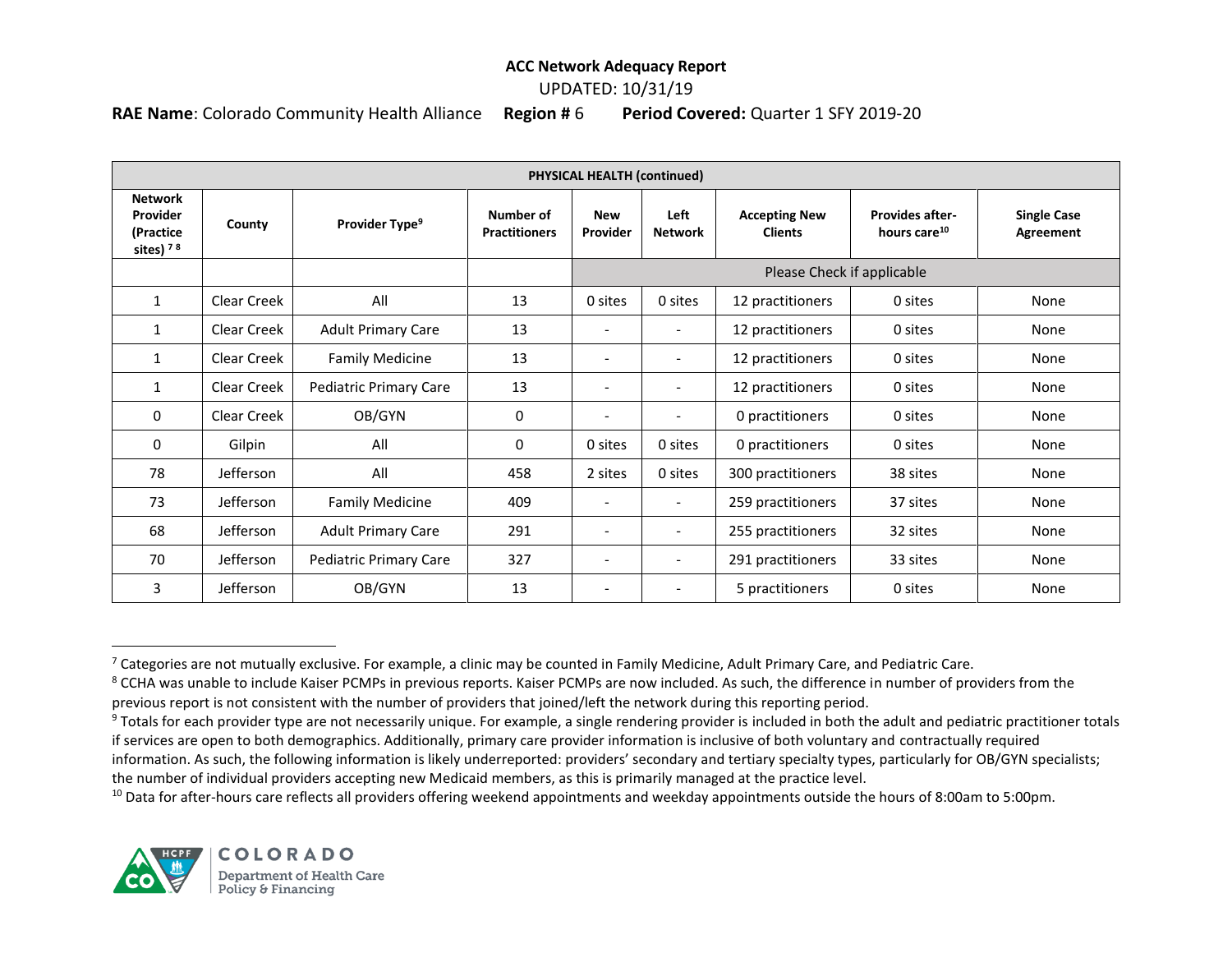UPDATED: 10/31/19

**RAE Name**: Colorado Community Health Alliance **Region #** 6 **Period Covered:** Quarter 1 SFY 2019-20

NOTE: For the Behavioral Health Provider Types, please enter either: Adult Mental Health Provider, Pediatric Mental Health Provider, Substance Use Provider, Psychiatrist, Child Psychiatrist, Psychiatric Prescriber, or Other.

| <b>BEHAVIORAL HEALTH11</b>                                   |                      |                                |                                                                                                            |                        |                            |                                           |                                            |                                 |                                              |
|--------------------------------------------------------------|----------------------|--------------------------------|------------------------------------------------------------------------------------------------------------|------------------------|----------------------------|-------------------------------------------|--------------------------------------------|---------------------------------|----------------------------------------------|
| <b>Network</b><br>Provider<br>(Practice sites) <sup>12</sup> | County <sup>13</sup> | <b>Provider Type</b>           | The Number of<br><b>Licensed Behavioral</b><br><b>Health Practitioners</b><br>and Clinicians <sup>14</sup> | <b>New</b><br>Provider | Left the<br><b>Network</b> | Accepting<br><b>New</b><br><b>Clients</b> | <b>Provides</b><br>after-<br>hours<br>care | <b>Single Case</b><br>Agreement | Located<br>in PCMP<br>Practice <sup>15</sup> |
|                                                              |                      |                                |                                                                                                            |                        |                            |                                           | Please Check if applicable                 |                                 |                                              |
| $\mathbf{1}$                                                 | <b>BOULDER</b>       | <b>Acute Care Hospitals</b>    | 1                                                                                                          | $\mathbf{0}$           | $\mathbf{0}$               | 1                                         | 1                                          | 0                               | 0                                            |
| 161                                                          | <b>BOULDER</b>       | <b>Adult Mental Health</b>     | 364                                                                                                        | 13                     | $\mathbf{0}$               | 364                                       | 101                                        | 0                               | 38                                           |
| 160                                                          | <b>BOULDER</b>       | <b>Pediatric Mental Health</b> | 363                                                                                                        | 13                     | $\mathbf{0}$               | 363                                       | 100                                        | 0                               | 38                                           |
| 14                                                           | <b>BOULDER</b>       | Psychiatric Prescriber         | 19                                                                                                         | 1                      | $\Omega$                   | 19                                        | $\mathbf{0}$                               | $\Omega$                        | 4                                            |
| 9                                                            | <b>BOULDER</b>       | Psychiatrist/Physician         | 15                                                                                                         | 0                      | 0                          | 15                                        | $\mathbf{0}$                               | $\Omega$                        | 4                                            |
| 7                                                            | <b>BOULDER</b>       | Substance Use Disorder         | 5                                                                                                          | $\Omega$               | $\Omega$                   | 4                                         | $\mathbf{1}$                               | 0                               | 0                                            |
| 5                                                            | <b>BOULDER</b>       | Other                          | 5                                                                                                          | $\mathbf{0}$           | $\Omega$                   | 5                                         | 1                                          | 0                               |                                              |
| 25                                                           | <b>BROOMFIELD</b>    | <b>Adult Mental Health</b>     | 23                                                                                                         | $\overline{2}$         | 0                          | 23                                        | 17                                         | 0                               |                                              |
| 24                                                           | <b>BROOMFIELD</b>    | Pediatric Mental Health        | 23                                                                                                         | $\overline{2}$         | 0                          | 23                                        | 17                                         | 0                               |                                              |
| $\overline{2}$                                               | <b>BROOMFIELD</b>    | Other                          | $\overline{2}$                                                                                             | $\Omega$               | $\mathbf{0}$               | 2                                         | 1                                          | 0                               | 0                                            |
| 1                                                            | <b>CLEAR CREEK</b>   | <b>Adult Mental Health</b>     |                                                                                                            | 0                      | $\Omega$                   | 1                                         | $\mathbf{1}$                               | 0                               | 0                                            |
|                                                              | <b>CLEAR CREEK</b>   | <b>Pediatric Mental Health</b> |                                                                                                            | 0                      | $\mathbf{0}$               |                                           | 1                                          | 0                               | $\mathbf{0}$                                 |

<sup>&</sup>lt;sup>11</sup> CCHA is currently in the process of credentialing practitioners affiliated with facility-based groups, and loading the information into the data warehouse. As such, the increase in behavioral health providers is due to both the availability of more detailed data and new providers joining the network.

<sup>&</sup>lt;sup>15</sup> Number of practice sites located in PCMP practice reflects the number of unique addresses among licensed clinicians that had an exact match with the address of a PCMP location in Region 6. This is not necessarily an indication that the behavioral health provider is integrated in the PCMP practice. Since PCMP sites and behavioral health practices can operate as separate entities at a single physical location, the number of behavioral health clinicians located in a PCMP practice is not representative of integrated physical/behavioral health providers.



 $\overline{\phantom{a}}$ 

<sup>&</sup>lt;sup>12</sup> Number of practice sites reflects unique addresses among licensed clinicians. A practice site was considered unique if any part of a complete address was unique, including any variation in abbreviations and suite numbers.

<sup>13</sup> "Other" County includes all counties outside of Region 6.

<sup>&</sup>lt;sup>14</sup> In order for CCHA to report on the number of licensed behavioral health providers in accordance with the Behavioral Health Provider Type categories indicated in this report, CCHA created a manual crosswalk. CCHA continues to refine the methodology by which behavioral health provider specialties correlate to the specified provider types in this report.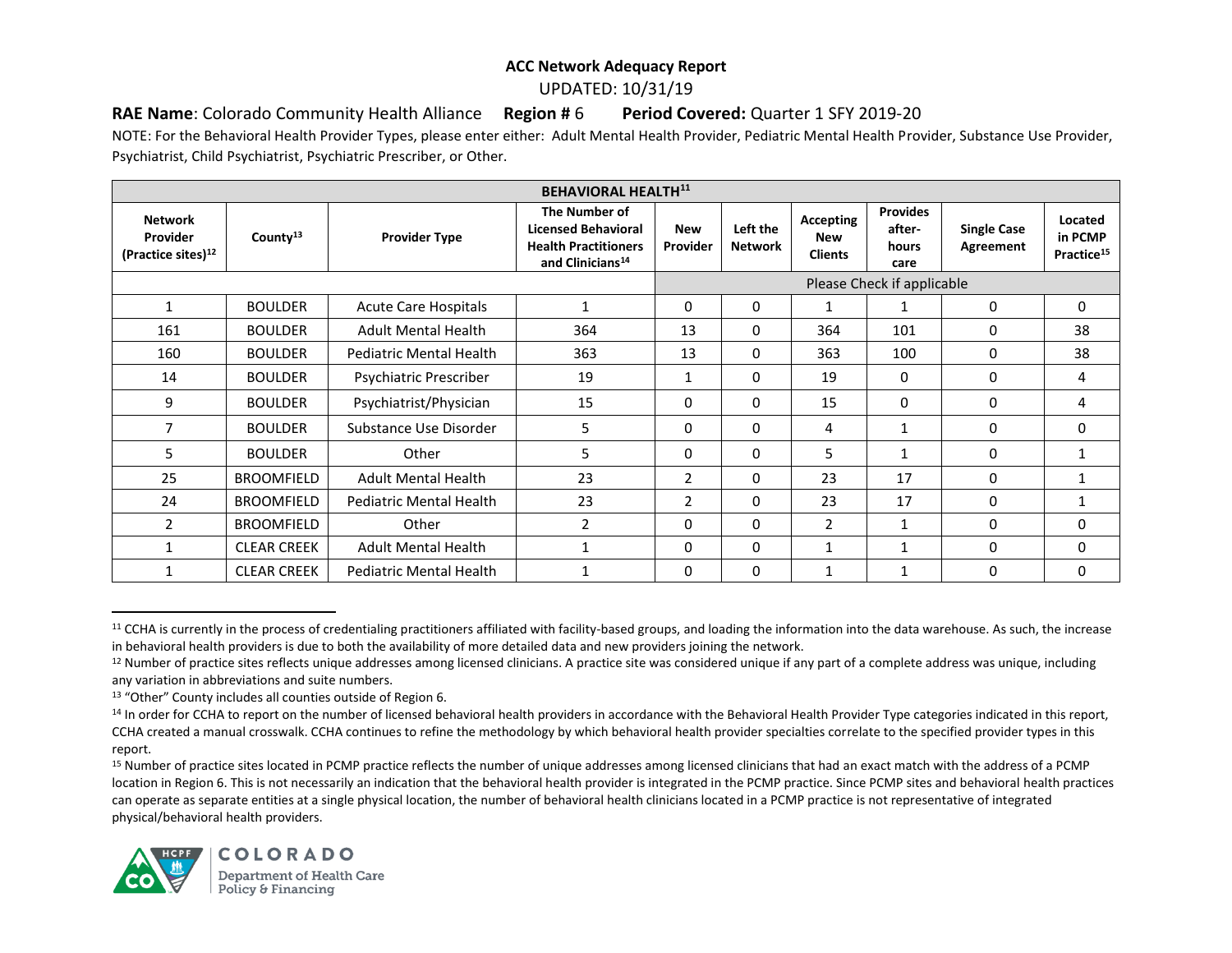#### UPDATED: 10/31/19

**RAE Name**: Colorado Community Health Alliance **Region #** 6 **Period Covered:** Quarter 1 SFY 2019-20

| <b>BEHAVIORAL HEALTH (continued)</b> <sup>16</sup>           |                      |                                |                                                                                                            |                        |                            |                                           |                                         |                                 |                                                     |
|--------------------------------------------------------------|----------------------|--------------------------------|------------------------------------------------------------------------------------------------------------|------------------------|----------------------------|-------------------------------------------|-----------------------------------------|---------------------------------|-----------------------------------------------------|
| <b>Network</b><br>Provider<br>(Practice sites) <sup>17</sup> | County <sup>18</sup> | <b>Provider Type</b>           | The Number of<br><b>Licensed Behavioral</b><br><b>Health Practitioners</b><br>and Clinicians <sup>19</sup> | <b>New</b><br>Provider | Left the<br><b>Network</b> | <b>Accepting</b><br>New<br><b>Clients</b> | <b>Provides</b><br>after-<br>hours care | <b>Single Case</b><br>Agreement | Located in<br><b>PCMP</b><br>Practice <sup>20</sup> |
|                                                              |                      |                                |                                                                                                            |                        |                            |                                           | Please Check if applicable              |                                 |                                                     |
|                                                              | <b>GILPIN</b>        | <b>Adult Mental Health</b>     | 1                                                                                                          | 0                      | 0                          | 1                                         | $\mathbf{0}$                            | $\mathbf{0}$                    | 0                                                   |
|                                                              | <b>GILPIN</b>        | <b>Pediatric Mental Health</b> |                                                                                                            | 0                      | 0                          | $\mathbf{1}$                              | 0                                       | 0                               | 0                                                   |
|                                                              | <b>JEFFERSON</b>     | <b>Acute Care Hospitals</b>    |                                                                                                            |                        | 0                          | 1                                         |                                         | 0                               | 103                                                 |
| 221                                                          | <b>JEFFERSON</b>     | <b>Adult Mental Health</b>     | 592                                                                                                        | 22                     | 0                          | 592                                       | 176                                     | $\Omega$                        | 76                                                  |
|                                                              | <b>JEFFERSON</b>     | Child Psychiatrist             |                                                                                                            | 0                      | 0                          | 1                                         | 1                                       | $\Omega$                        | 7                                                   |
| 218                                                          | <b>JEFFERSON</b>     | <b>Pediatric Mental Health</b> | 475                                                                                                        | 22                     | 0                          | 475                                       | 174                                     | 0                               | 3                                                   |
| 21                                                           | <b>JEFFERSON</b>     | Psychiatric Prescriber         | 52                                                                                                         | $\overline{2}$         | 0                          | 52                                        | $\overline{7}$                          | $\Omega$                        | $\mathbf{0}$                                        |
| 10                                                           | <b>JEFFERSON</b>     | Psychiatrist/Physician         | 31                                                                                                         | 0                      | 0                          | 31                                        | 1                                       | 0                               | 1                                                   |
| 12                                                           | <b>JEFFERSON</b>     | Substance Use Disorder         | 10                                                                                                         | 0                      | 0                          | 10                                        | 4                                       | 0                               | 0                                                   |
| 17                                                           | <b>JEFFERSON</b>     | Other                          | 20                                                                                                         | $\overline{2}$         | 0                          | 20                                        | 4                                       | $\Omega$                        | 0                                                   |
| 16                                                           | Other                | <b>Acute Care Hospitals</b>    | 13                                                                                                         | 4                      | 0                          | 13                                        | 7                                       | $\Omega$                        | 0                                                   |

<sup>&</sup>lt;sup>20</sup> Number of practice sites located in PCMP practice reflects the number of unique addresses among licensed clinicians that had an exact match with the address of a PCMP location in Region 6. Clinicians affiliated with more than one PCMP location may be included in the totals. Totals for each provider type are not necessarily unique if a clinician provides both adult and pediatric mental health services and/or if the clinician renders services in more than one PCMP location.



<sup>&</sup>lt;sup>16</sup> CCHA is currently in the process of credentialing practitioners affiliated with facility-based groups, and loading the information into the data warehouse. As such, the increase in behavioral health providers is due to both the availability of more detailed data and new providers joining the network.

<sup>17</sup> Number of practice sites reflects unique addresses among licensed clinicians. A practice site was considered unique if any part of a complete address was unique, including any variation in abbreviations and suite numbers.

<sup>18</sup> "Other" County includes all counties outside of Region 6.

<sup>&</sup>lt;sup>19</sup> In order for CCHA to report on the number of licensed behavioral health providers in accordance with the Behavioral Health Provider Type categories indicated in this report, CCHA created a manual crosswalk. CCHA continues to refine the methodology by which behavioral health provider specialties correlate to the specified provider types in this report.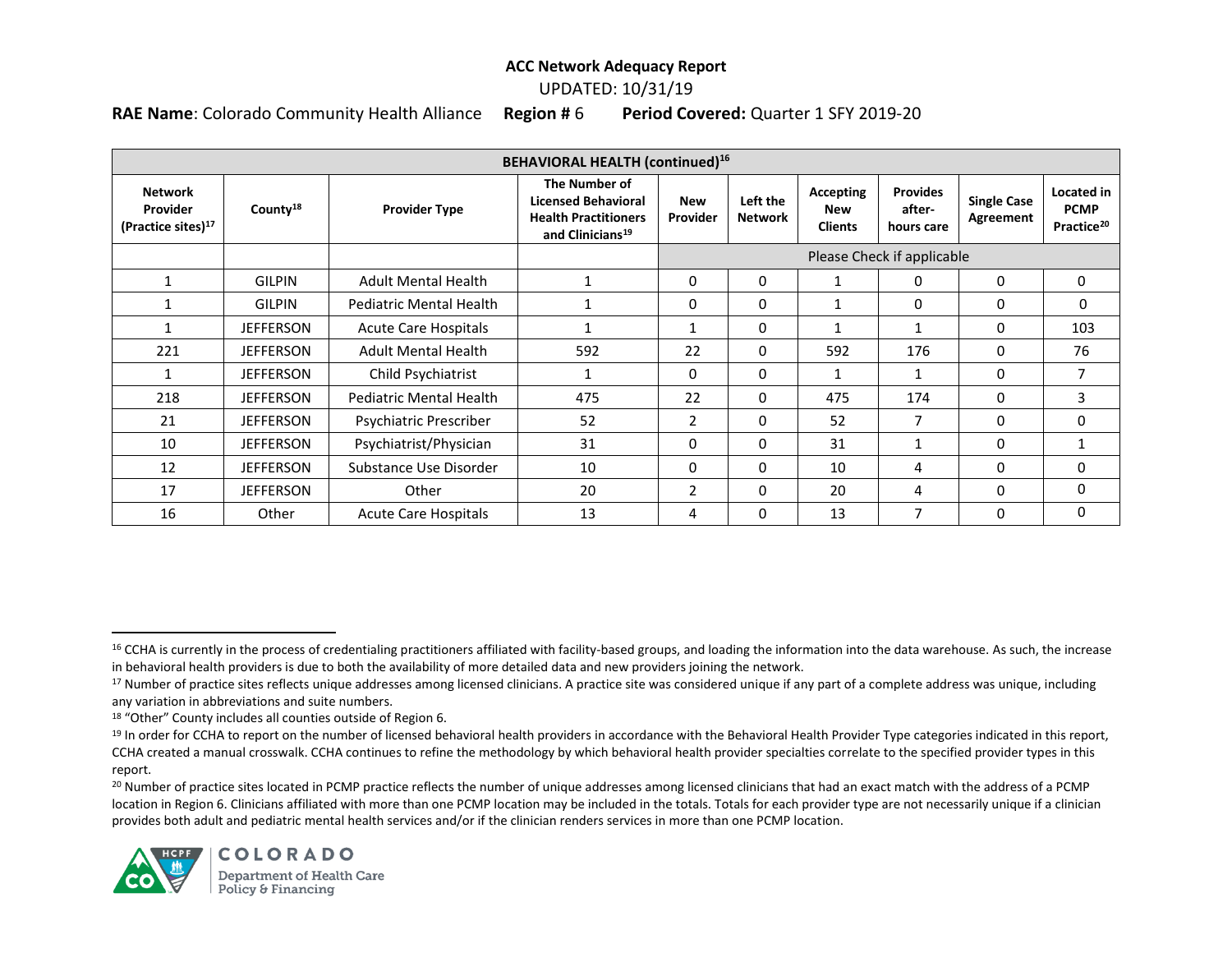### UPDATED: 10/31/19

**RAE Name**: Colorado Community Health Alliance **Region #** 6 **Period Covered:** Quarter 1 SFY 2019-20

| <b>BEHAVIORAL HEALTH (continued)</b> <sup>21</sup>           |                      |                                |                                                                                                            |                               |                            |                                    |                                         |                                 |                                                     |
|--------------------------------------------------------------|----------------------|--------------------------------|------------------------------------------------------------------------------------------------------------|-------------------------------|----------------------------|------------------------------------|-----------------------------------------|---------------------------------|-----------------------------------------------------|
| <b>Network</b><br>Provider<br>(Practice sites) <sup>22</sup> | County <sup>23</sup> | <b>Provider Type</b>           | The Number of<br><b>Licensed Behavioral</b><br><b>Health Practitioners</b><br>and Clinicians <sup>24</sup> | <b>New</b><br><b>Provider</b> | Left the<br><b>Network</b> | Accepting<br>New<br><b>Clients</b> | <b>Provides</b><br>after-<br>hours care | <b>Single Case</b><br>Agreement | Located in<br><b>PCMP</b><br>Practice <sup>25</sup> |
|                                                              |                      |                                |                                                                                                            | Please Check if applicable    |                            |                                    |                                         |                                 |                                                     |
| 1,335                                                        | Other                | <b>Adult Mental Health</b>     | 2,423                                                                                                      | 73                            | 11                         | 2,337                              | 703                                     | $\Omega$                        | $\Omega$                                            |
| 23                                                           | Other                | Child Psychiatrist             | 18                                                                                                         | 0                             | 0                          | 18                                 |                                         | 0                               | $\Omega$                                            |
| 1,337                                                        | Other                | <b>Pediatric Mental Health</b> | 2,418                                                                                                      | 79                            | 17                         | 2,332                              | 699                                     | 0                               | $\Omega$                                            |
| 183                                                          | Other                | Psychiatric Prescriber         | 272                                                                                                        | ⇁                             | 1                          | 267                                | 31                                      | $\Omega$                        | $\Omega$                                            |
| 103                                                          | Other                | Psychiatrist/Physician         | 156                                                                                                        | 3                             | 0                          | 153                                | 12                                      | 0                               | $\Omega$                                            |
| 51                                                           | Other                | Substance Use Disorder         | 28                                                                                                         | 0                             | $\Omega$                   | 28                                 | 12                                      | $\Omega$                        | $\Omega$                                            |
| 129                                                          | Other                | Other                          | 172                                                                                                        | 8                             | 0                          | 163                                | 9                                       | 0                               | 0                                                   |

<sup>&</sup>lt;sup>25</sup> Number of practice sites located in PCMP practice reflects the number of unique addresses among licensed clinicians that had an exact match with the address of a PCMP location in Region 6. Clinicians affiliated with more than one PCMP location may be included in the totals. Totals for each provider type are not necessarily unique if a clinician provides both adult and pediatric mental health services and/or if the clinician renders services in more than one PCMP location.



<sup>&</sup>lt;sup>21</sup> CCHA is currently in the process of credentialing practitioners affiliated with facility-based groups, and loading the information into the data warehouse. As such, the increase in behavioral health providers is due to both the availability of more detailed data and new providers joining the network.

<sup>&</sup>lt;sup>22</sup> Number of practice sites reflects unique addresses among licensed clinicians. A practice site was considered unique if any part of a complete address was unique, including any variation in abbreviations and suite numbers.

<sup>23</sup> "Other" County includes all counties outside of Region 6.

<sup>&</sup>lt;sup>24</sup> In order for CCHA to report on the number of licensed behavioral health providers in accordance with the Behavioral Health Provider Type categories indicated in this report, CCHA created a manual crosswalk. CCHA continues to refine the methodology by which behavioral health provider specialties correlate to the specified provider types in this report.